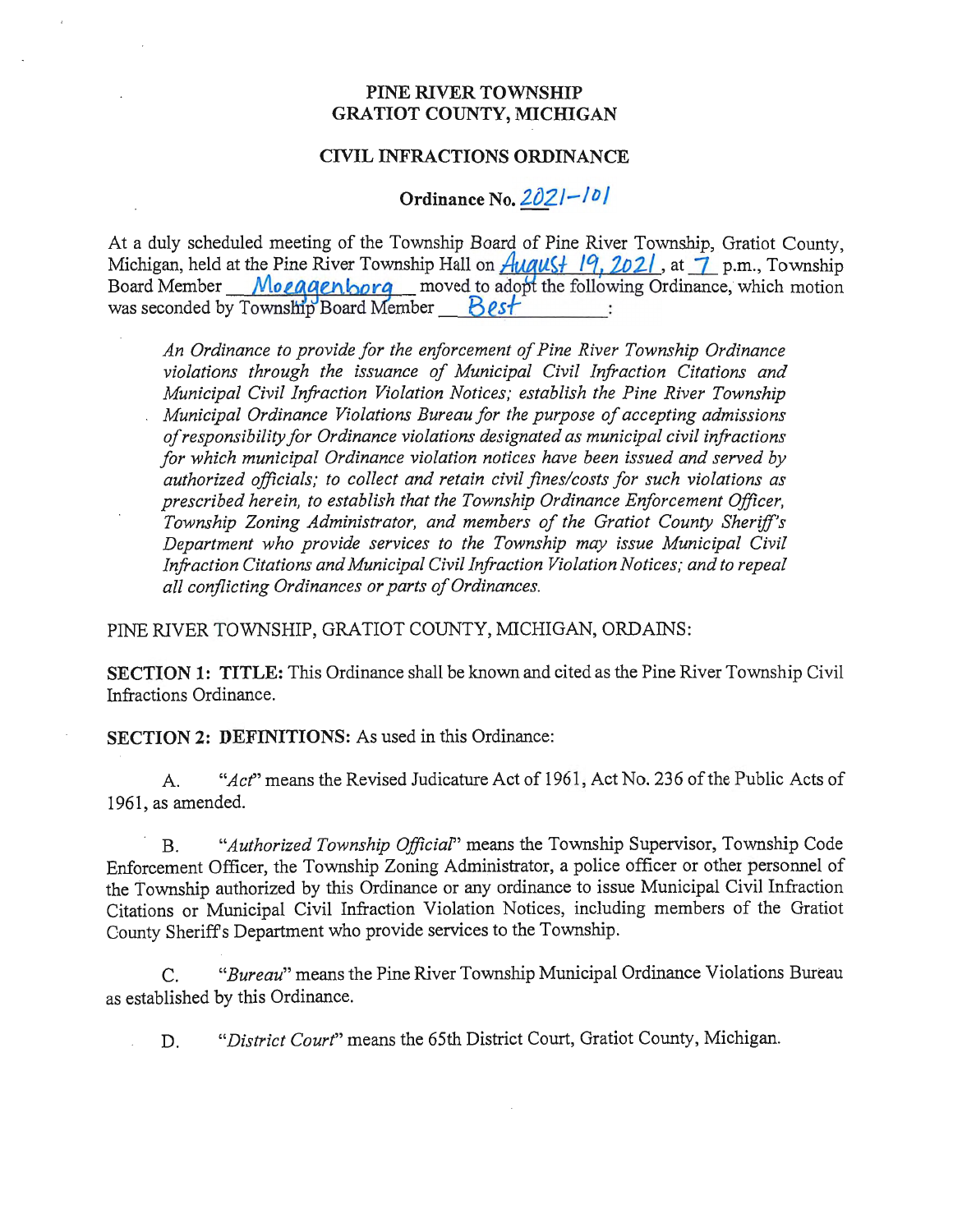E. *"Municipal Civil Infraction Action"* means a civil action in which the defendant is alleged to be responsible for a municipal civil infraction.

F. *"Municipal Civil Infraction Citation"* or *"Citation"* means a written complaint or notice prepared by an Authorized Township Official, directing a person to appear in court regarding the occurrence or existence of a municipal civil infraction violation by the person cited.

G. *"Municipal Civil Infraction Violation Notice"* means a written notice prepared by an authorized township official, directing a person to appear at the Pine River Township Municipal Ordinance Violations Bureau and to pay the fine and costs, if any, prescribed for the violation by the schedule of civil fines adopted by the township, as authorized under Sections 8396 and 8707(6) of the Act.

i-I. *"Township"* means Pine River Township, Gratiot County, Michigan.

I. *"Township Ordinance Enforcement Officer"* means that person designated by the Township Board to enforce the provisions of Township Ordinances.

J. *"Township Zoning Administrator"* means that person designated by the Township Board to enforce the Township Zoning Ordinance.

**SECTION 3: MUNICIPAL CIVIL INFRACTION ACTION; COMMENCEMENT:** A Municipal Civil Infraction Action may be commenced upon the issuance by an Authorized Township Official of:

A. A Municipal Civil Infraction Citation directing the alleged violator to appear in District Court; or

B. A Municipal Civil Infraction Violation Notice providing the alleged violator with an option to appear at the Bureau.

**SECTION 4: MUNICIPAL CIVIL INFRACTION CITATIONS; ISSUANCE AND SERVICE:** Municipal Civil Infraction Citations shall be issued and served by Authorized Township Officials as follows:

A. The time for appearance specified in a Citation shall be within a reasonable time after the Citation is issued.

B. The place for appearance specified in a Citation shall be the District Court.

C. Each Citation shall be numbered consecutively and shall be in a form approved by the state court administrator. The original Citation shall be filed with the District Court. Copies of the Citation shall be retained by the Township and issued to the alleged violator as provided by Section 8705 of the Act.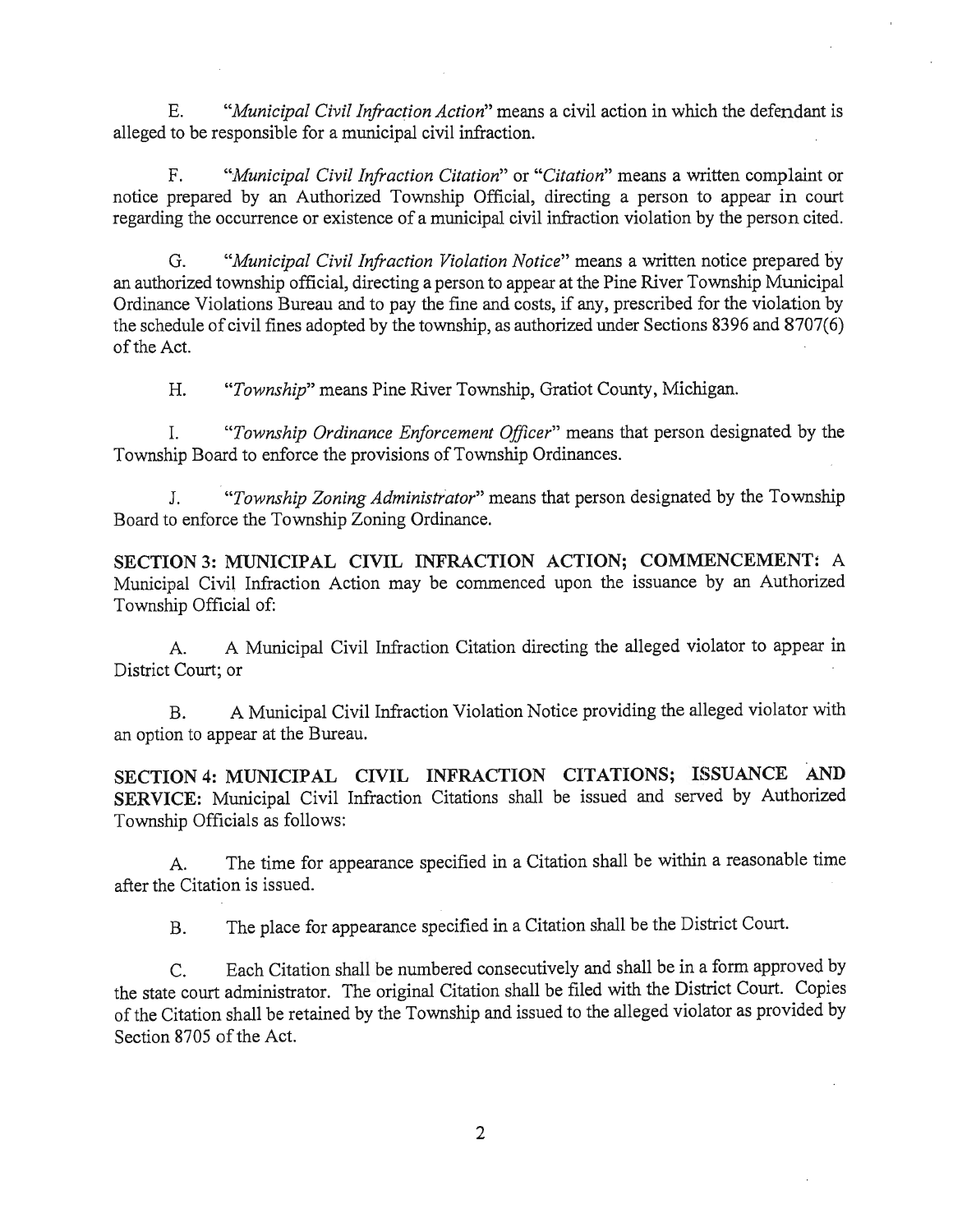D. A Citation for a municipal civil infraction signed by an Authorized Township Official shall be treated as made under oath if the violation alleged in the citation occurred in the presence of the official signing the complaint and if the citation contains the following statement immediately above the date and signature of the official: "I declare under the penalties of perjury that the statements above are true to the best of my information, knowledge, and belief."

E. An Authorized Township Official who witnesses a person commit a municipal civil infraction shall prepare and subscribe, as soon as possible and as completely as possible, an original and required copies of a citation.

F. An Authorized Township Official may issue a Citation to a person if:

(1) Based upon investigation, the official has reasonable cause to believe that the person is responsible for a municipal civil infraction; or

(2) Based upon investigation of a complaint by someone who allegedly witnessed the person commit a municipal civil infraction, the Authorized Township Official has reasonable cause to believe that the person is responsible for an infraction and if the prosecuting attorney or township attorney approves in writing the issuance of the Citation.

G. Municipal Civil Infraction Citations shall be served by an Authorized Township Official as follows:

> **(1)** Except as provided by Section 4(G)(2), an Authorized Township Official shall personally serve a copy of the Citation upon the alleged violator.

> (2) If the Municipal Civil Infraction Action involves the use or occupancy of land, a building, or other structure, a copy of the Citation does not need to be personally served upon the alleged violator but may be served upon an owner or occupant of the land, building or structure by posting a copy on the land or attaching a copy to the building structure. In addition, a copy of the Citation shall be sent by first class mail to the owner of the land, building, or structure at the owners' last known address.

# **SECTION 5: MUNICIPAL CIVIL INFRACTION CITATIONS; CONTENTS:**

A. A Municipal Civil Infraction Citation shall contain the following information:

- (1) A description of the violation;
- (2) The amount of the scheduled fines and/or costs for the violation;
- (3) The name and address of the alleged violator;
- (4) The place where the alleged violator shall appear in court; and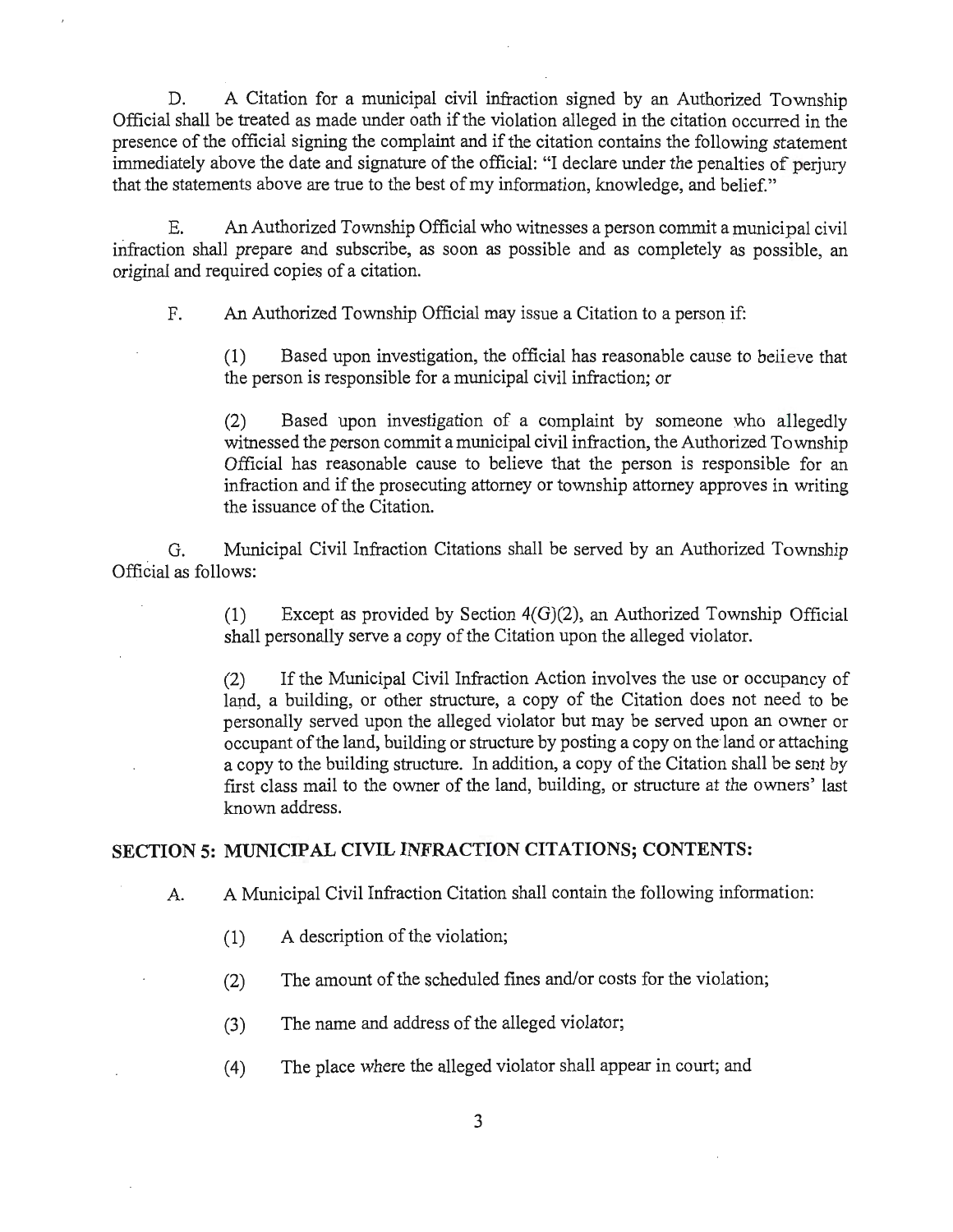(5) The telephone number of the court, and the time at or by which the appearance shall be made.

B. The Citation shall inform the alleged violator that he or she may do one of the following:

(1) Admit responsibility for the municipal civil infraction by mail, in person, or by representation, at or by the time specified for appearance.

(2) Admit responsibility for the municipal civil infraction "with explanation" by mail by the time specified for appearance, or in person, or by representation.

(3) Deny responsibility for the municipal civil infraction by doing either of the following:

(a) Appearing in person for an informal hearing before a judge or district court magistrate, without the opportunity of being represented by an attorney, unless a formal hearing before the judge is requested by the Township.

(b) Appearing in court for a formal hearing before a judge, with the opportunity of being represented by an attorney.

C. The Citation shall also inform the alleged violator of all of the following:

Þ

(1) That if the alleged violator desires to admit responsibility "with explanation" in person or by representation, the alleged violator must apply to the court in person, by mail, by telephone, or by representation within the time specified for appearance and obtain a scheduled date and time for an appearance.

(2) That if the alleged violator desires to deny responsibility, the alleged violator must apply to the court in person, by mail, by telephone, or by representation within the time specified for appearance and obtain a scheduled date and time to appear for a hearing, unless a hearing date is specified on the Citation.

(3) That a hearing shall be an informal hearing unless a formal hearing is requested by the alleged violator or the Township.

(4) That at an informal hearing, the alleged violator must appear in person before a judge or district court magistrate, without the opportunity of being represented by an attorney.

(5) That at a formal hearing the alleged violator must appear in person before a judge with the opportunity of being represented by an attorney.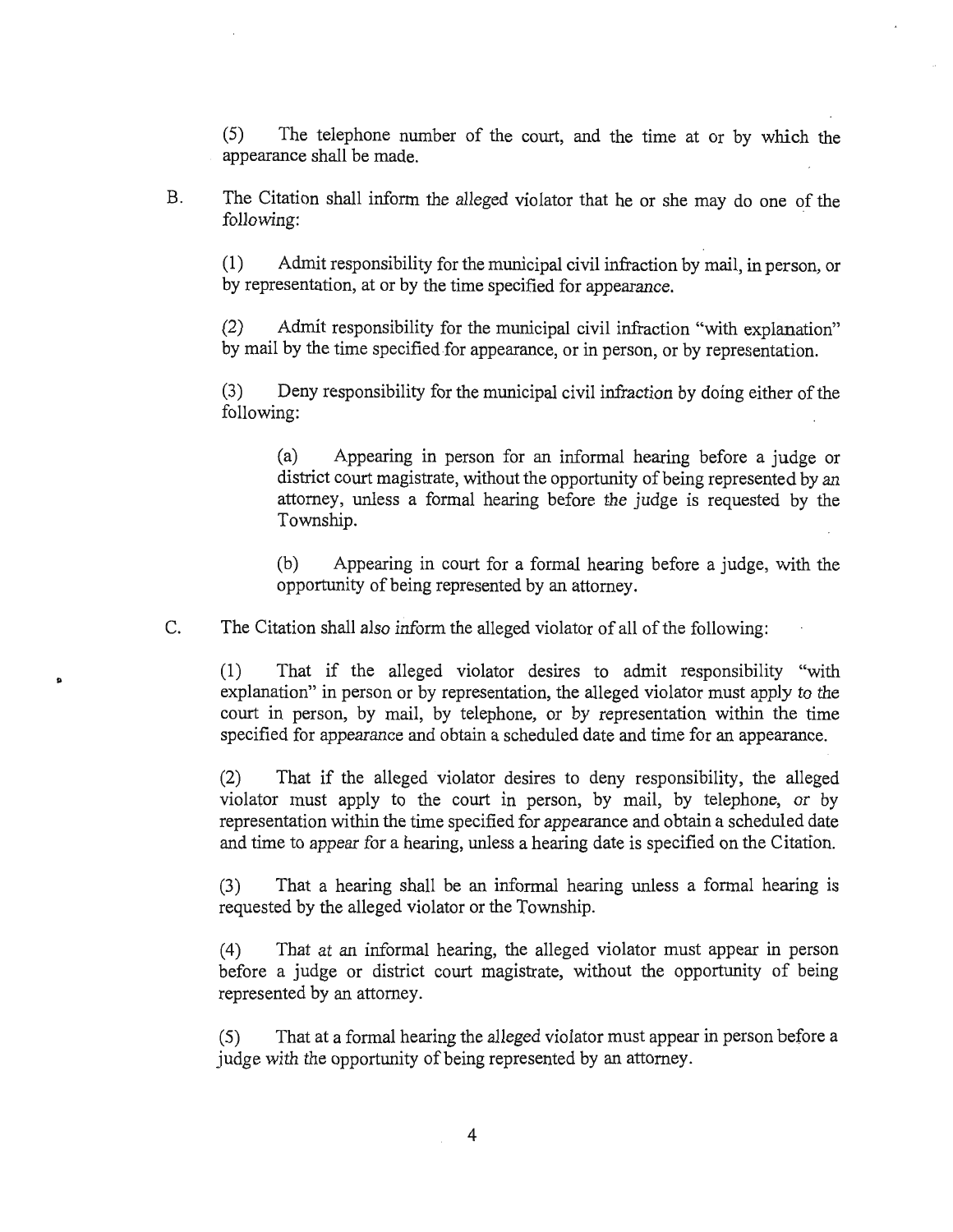D. The Citation shall contain a notice in boldfaced type that the failure of the alleged violator to appear within the time specified in the Citation or at the time scheduled for a hearing or appearance is a misdemeanor and will result in entry of a default judgment against the alleged violator on the Municipal Civil Infraction Citation.

# **SECTION 6: ESTABLISHMENT, LOCATION AND PERSONNEL OF THE MUNICIPAL ORDINANCE VIOLATIONS BUREAU:**

A. The Township hereby establishes a Municipal Ordinance Violations Bureau as authorized under the Act to accept admissions of responsibility for municipal civil infractions in response to Municipal Civil Infraction Violation Notices issued and served by Authorized Township Officials, and to collect and retain civil fines and costs as prescribed by this Ordinance and any related Ordinance.

B. The Bureau shall be located at the Pine River Township Hall and shall be under the direct supervision and control of the Township Clerk. The Township Clerk, subject to the approval of the Township Board, may adopt rules and regulations for the operation of the Bureau and appoint the Township clerk or any other necessary, qualified Township employees to administer the Bureau.

C. The Bureau may dispose only of municipal civil infraction violations for which a fine has been scheduled and for which a Municipal Civil Infraction Violation Notice (as compared to a Citation) has been issued. The fact that a fine has been scheduled for a particular violation shall not entitle any person to dispose of the violation at the Bureau. Nothing in this Ordinance shall prevent or restrict the Township from issuing a Municipal Civil Infraction Citation for any violation or from prosecuting any violation in a court of competent jurisdiction. No person shall be required to dispose of a Municipal Civil Infraction Violation at the Bureau, and instead may choose to have the violation processed before a court of appropriate jurisdiction. The unwillingness of any person to dispose of any violation at the Bureau shall not prejudice the person or in any way diminish the person's rights, privileges and protection accorded by law.

D. The scope of the Bureau's authority shall be limited to accepting admissions of responsibility for municipal civil infractions arising out of Municipal Civil Infraction Violation Notices and collecting and retaining civil fines and costs as a result of those admissions. The Bureau shall not accept payment of a fee from any person who denies having committed the offense or who admits responsibility only with explanation, and in no event shall the Bureau determine, or attempt to determine, the veracity of any fact or matter relating to an alleged violation.

E. Municipal civil infraction violation notices shall be issued and served by Authorized Township Officials under the same circumstances and upon the same persons as provided for citations as prescribed in this Ordinance. In addition to any other information required by this Ordinance, the notice of violation shall indicate the time by which the alleged violator must appear at the Bureau, the methods by which an appearance may be made, the address and telephone number of the Bureau, the hours during which the Bureau is open, the amount of the fine scheduled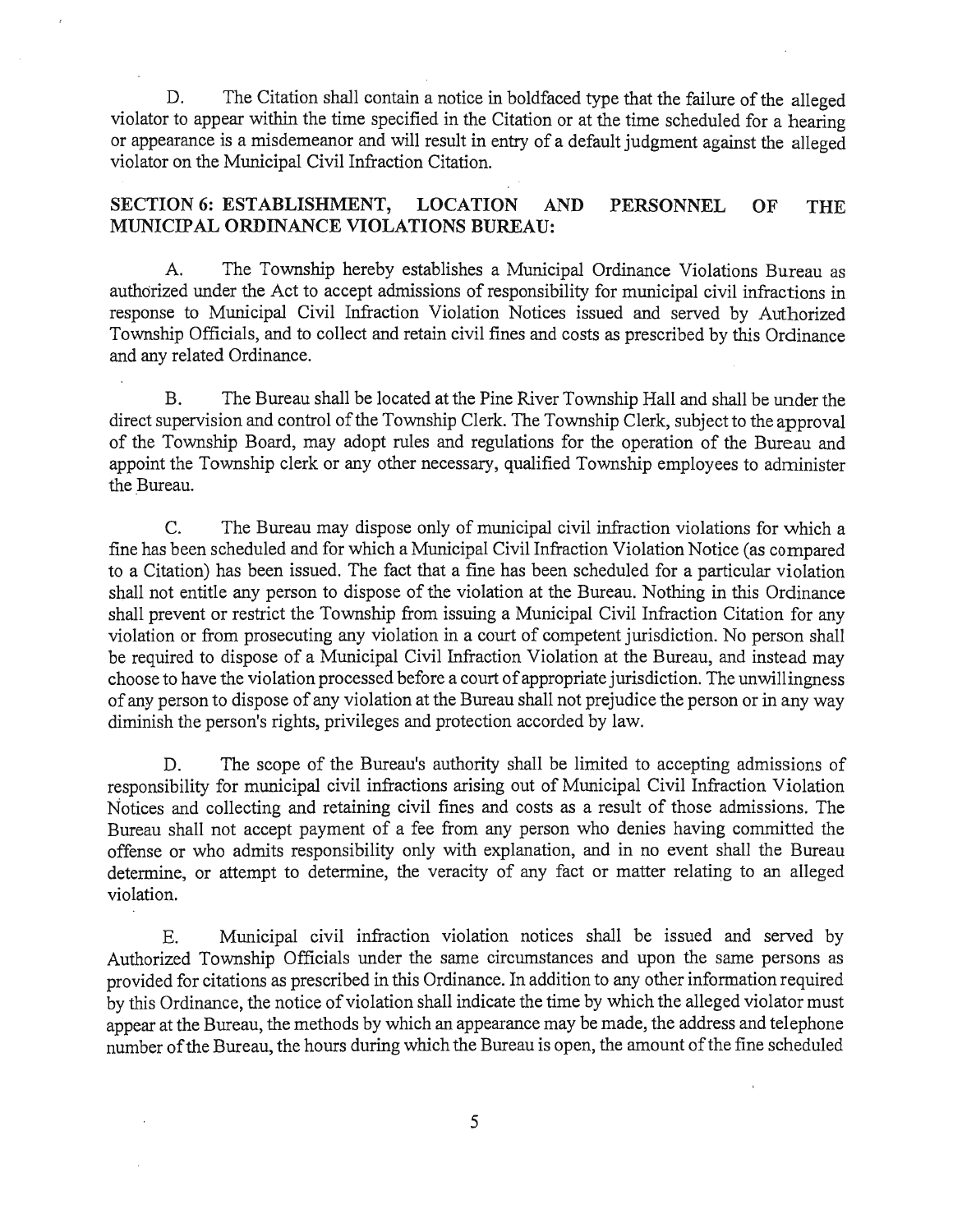for the alleged violation, and the consequences for failure to appear and pay the required fine within the required time.

F. An alleged violator receiving a Municipal Civil Infraction Violation Notice shall appear at the Bureau and pay the specified fine and costs at or by the time specified for appearance in the Municipal Civil Infraction Violation Notice. An appearance may be made by mail, in person, or by representation.

G. If an Authorized Township Official issues and serves a Municipal Ordinance Violation Notice, and if an admission of responsibility is not made and the civil fine and costs, if any, prescribed by the schedule of fines for the violation are not paid at the Bureau, a Municipal Civil Infraction Citation may be filed with the District Court and a copy of the Citation may be served by first class mail upon the alleged violator at the alleged violator's last known address. The Citation filed with the District Court does not need to comply in all particulars with the requirements for Citations as provided by this Ordinance but shall consist of a sworn complaint containing the allegations stated in the municipal Ordinance violation notice and shall fairly inform the alleged violator how to respond to the Citation.

**SECTION** 7: **SCHEDULE OF CIVIL FINES/COSTS:** The sanction for a violation which is a municipal civil infraction shall be a civil fine in the amount as provided by this Ordinance, a resolution pursuant to the Ordinance, or any ordinance, plus any costs, damages, expenses (including attorney's fees) and other sanctions as authorized under Chapter 87 of Act No. 236 of the Public Acts of 1961, as amended, and other applicable laws.

A. • *Fines for Violation Notices.* Unless a different schedule of civil fines is provided for by an applicable Ordinance, the civil fines payable to the Bureau upon admissions of responsibility by persons served with municipal Ordinance violation notices shall be not more than \$500.00, plus costs, damages, or expenses, which may include all direct or indirect expenses, which the Township has incurred in connection with the violation, including attorney's fees. The Township Board may establish a schedule of fines of not more than \$500.00 for first or subsequent violations by resolution as it determines advisable.

In addition to the above-prescribed civil fines, costs in the amount of \$10.00 shall be assessed by the Bureau if the fine and costs are paid within 10 days of the date of service of the municipal ordinance violation notice. Otherwise, costs of \$20.00 shall be assessed by the Bureau.

B. *Fines for Violation Citations.* Unless a different schedule of civil fines is provided for by an applicable Ordinance, the civil fines payable upon a finding of responsibility by persons served with municipal ordinance violation citations shall be not more than \$500.00, plus costs, damages, or expenses, which may include all direct or indirect expenses, which the Township has incurred in connection with the violation, including attorney's fees. The Township Board may establish a schedule of fines of not more than \$500.00 for first or subsequent violations by resolution as it determines advisable.

In addition to the above-prescribed civil fines, court costs of not less than \$10 shall also be assessed.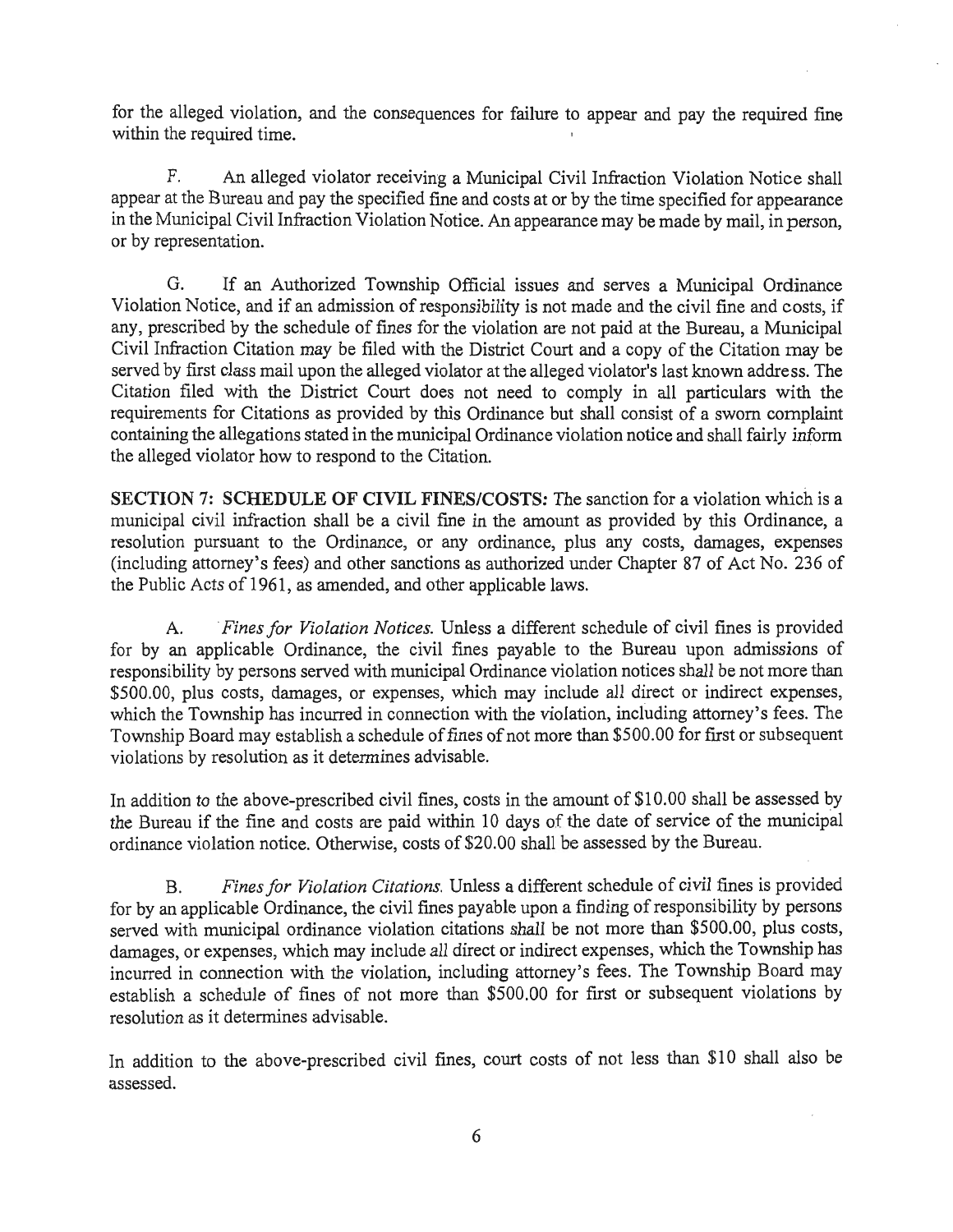C. In addition, any violation of this Ordinance is hereby declared to be a public nuisance per se which may be abated in Circuit Court in lieu of or in addition to other civil sanctions.

**SECTION 8: RECORDS AND ACCOUNTING:** The Bureau Clerk or other designated Township officiaVemployee shall retain a copy of all municipal Ordinance violation notices and shall account to the Township Board once a month or at such other intervals as the Township Board may require concerning the number of admissions and denials of responsibility for Ordinance violations within the jurisdiction of the Buteau and the amount of fines/costs collected with respect to such violations. The civil fines/costs collected shall be delivered to the Township Clerk at such intervals as the Clerk shall require and shall be deposited in the general fund of the Township.

**SECTION 9: AVAILABILITY OF OTHER ENFORCEMENT OPTIONS:** Nothing in this Ordinance shall be deemed to require the Township to initiate its municipal civil infraction Ordinance enforcement activity through the issuance of an Ordinance violation notice. As to each Ordinance violation designated as a municipal civil infraction, the Township may, at its sole discretion, proceed directly with the issuance of a municipal civil infraction citation or take such other enforcement action as is authorized by law, including, without limitation, injunctive relief or criminal enforcement.

**SECTION 10: SEVERABILITY:** The provisions of this Ordinance are hereby declared to be severable and if any part is declared invalid for any reason by a court of competent jurisdiction, it shall not affect the remainder of the Ordinance which shall continue in full force and effect.

**SECTION 11: REPEAL:** All other ordinances or parts of ordinances in conflict with this Ordinance are hereby repealed in their entirety.

**SECTION 12: EFFECTIVE DATE:** This Ordinance shall take effect 30 days after publication as required by law.

| YEAS:           |  |  |  |
|-----------------|--|--|--|
| NAYS:           |  |  |  |
| ABSENT/ABSTAIN: |  |  |  |

ORDINANCE DECLARED ADOPTED.

Kevin Beeson, Pine River Township Supervisor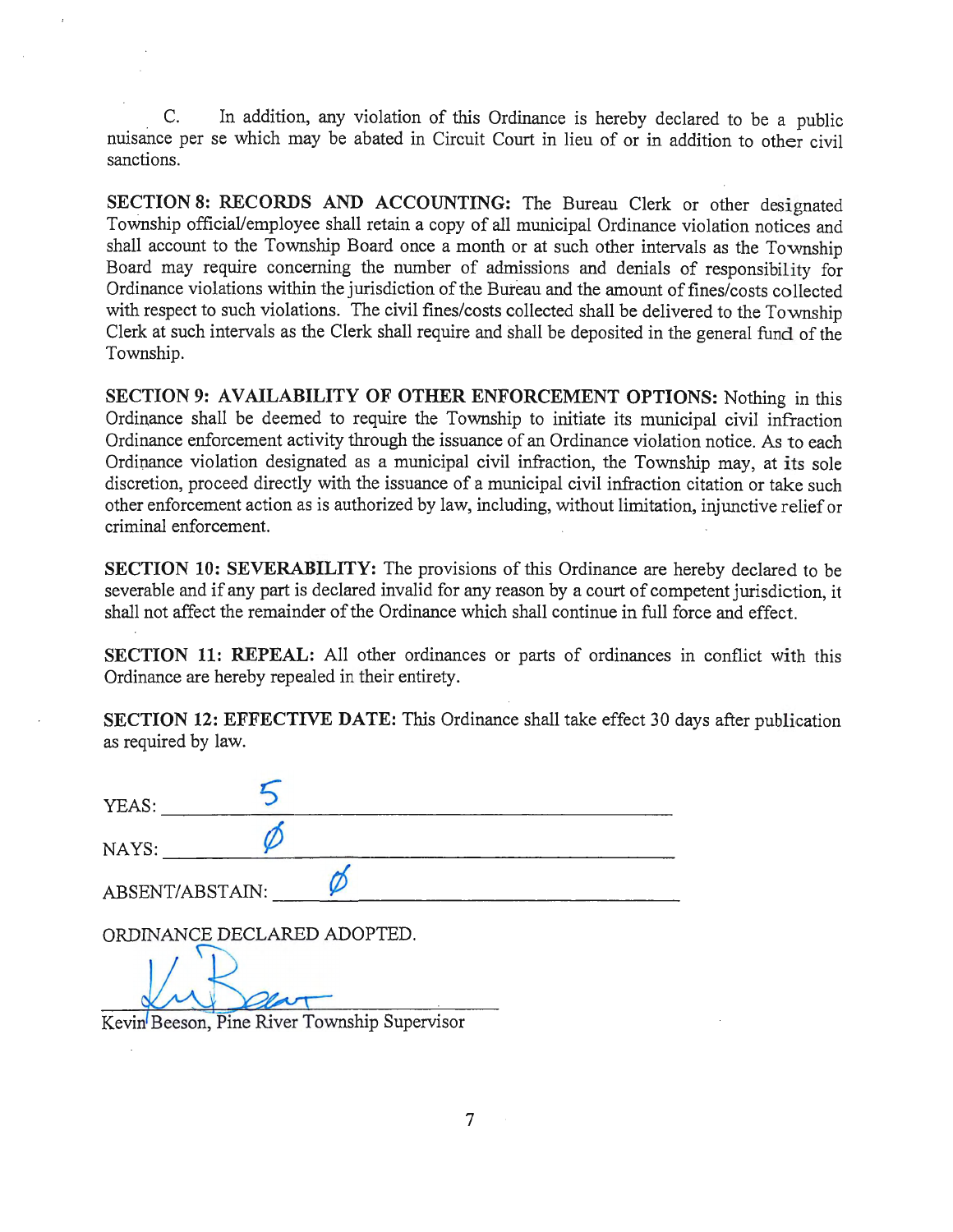#### **CERTIFICATION**

I hereby certify that:

- 1. The above is a true copy of an Ordinance adopted by the Pine River Township Board at a duly scheduled and noticed meeting of that Township Board held on *August 19*, 2021, pursuant to the required statutory procedures.
- 2. A summary of the above Ordinance was duly published in the newspaper, a newspaper that circulates within Pine River Township, on \_\_\_ 2021.
- 3. Within 1 week after such publication, I recorded the above Ordinance in a book of ordinances kept by me for that purpose, including the date of passage of the Ordinance, the names of the members of the township board voting, and how each member voted.
- 4. I filed an attested copy of the above Ordinance with the Gratiot County Clerk on  $, 2021.$

ATTESTED:

Andrea Whitmore, Township Clerk